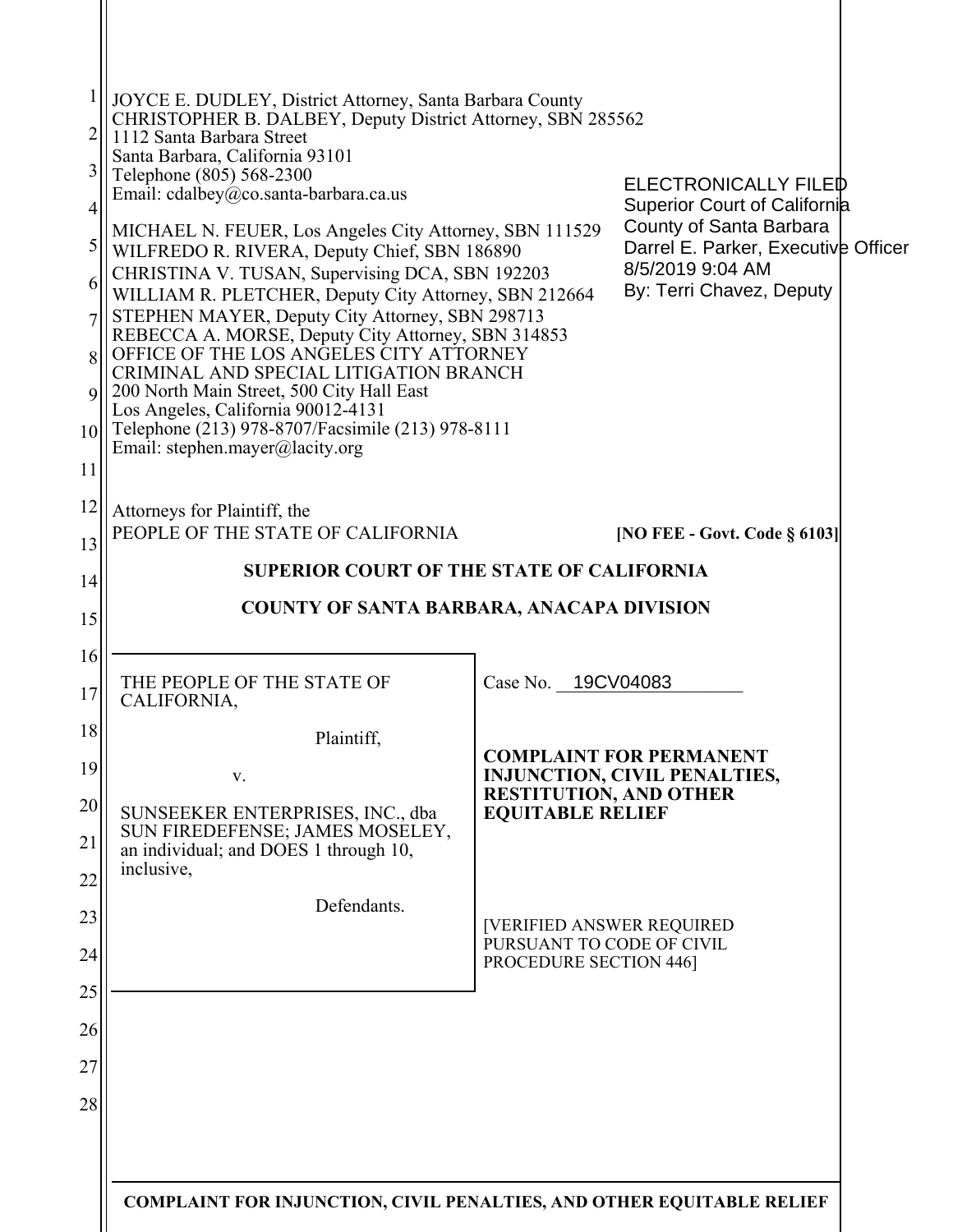1 2 3 Plaintiff, the People of the State of California, appearing through their attorneys, Joyce E. Dudley, District Attorney of Santa Barbara County, and Michael N. Feuer, City Attorney for the City of Los Angeles, alleges the following on information and belief:

### **INTRODUCTION**

4

5 6 7 8 9 1. California has recently been hit with devastating, destructive wildfires, including fires that rapidly spread throughout the wildlands-urban interface. These fires are deadly—in the past two years, they have killed almost 150 people and injured dozens more. These fires are widespread—in the past two years, over 17,000 separate fires burned nearly 3.2 million acres. These fires are also costly—the past two years have cost Californians billions of dollars.

10 11 12 13 2. The number of acres burned in California annually is on the rise, largely due to climate change. These fires can be so severe that, like hurricanes and other awe-inspiring natural disasters, they are named: Woolsey, Thomas, Skirball, Mendocino, Front, Camp, and others.

14 15 16 17 18 19 3. Given this prominent danger, it is critical that California consumers have truthful, accurate, and scientifically-validated information about products purporting to prevent and protect from fires. Lives, homes, and public safety depend on it. If consumers falsely believe that their homes are protected from wildfires when in fact their homes are not, those consumers could delay evacuation, placing their lives, their families' lives, and the lives of firefighters and other first responders at great risk.

20 21 22 23 24 4. This civil law enforcement action involves a falsely advertised and fraudulent fire protection product and related application services. Defendants Sunseeker Enterprises, Inc., dba Sun FireDefense, and James Moseley (collectively, "Defendants") have advertised⸺including through online, television, and print media⸺and sold a coating that they claim to have designed to be sprayed on homes and that purportedly protects those homes from fire.

25 26 27 28 5. In response to an administrative subpoena issued by the Santa Barbara District Attorney's Office, Defendants produced a sample of their SPF 3000 Clear Spray ("SPF 3000" and/or "SFD 3000"). The Santa Barbara District Attorney's Office and the Los Angeles City Attorney's Office then engaged an expert to test this sample. This testing indicates that SPF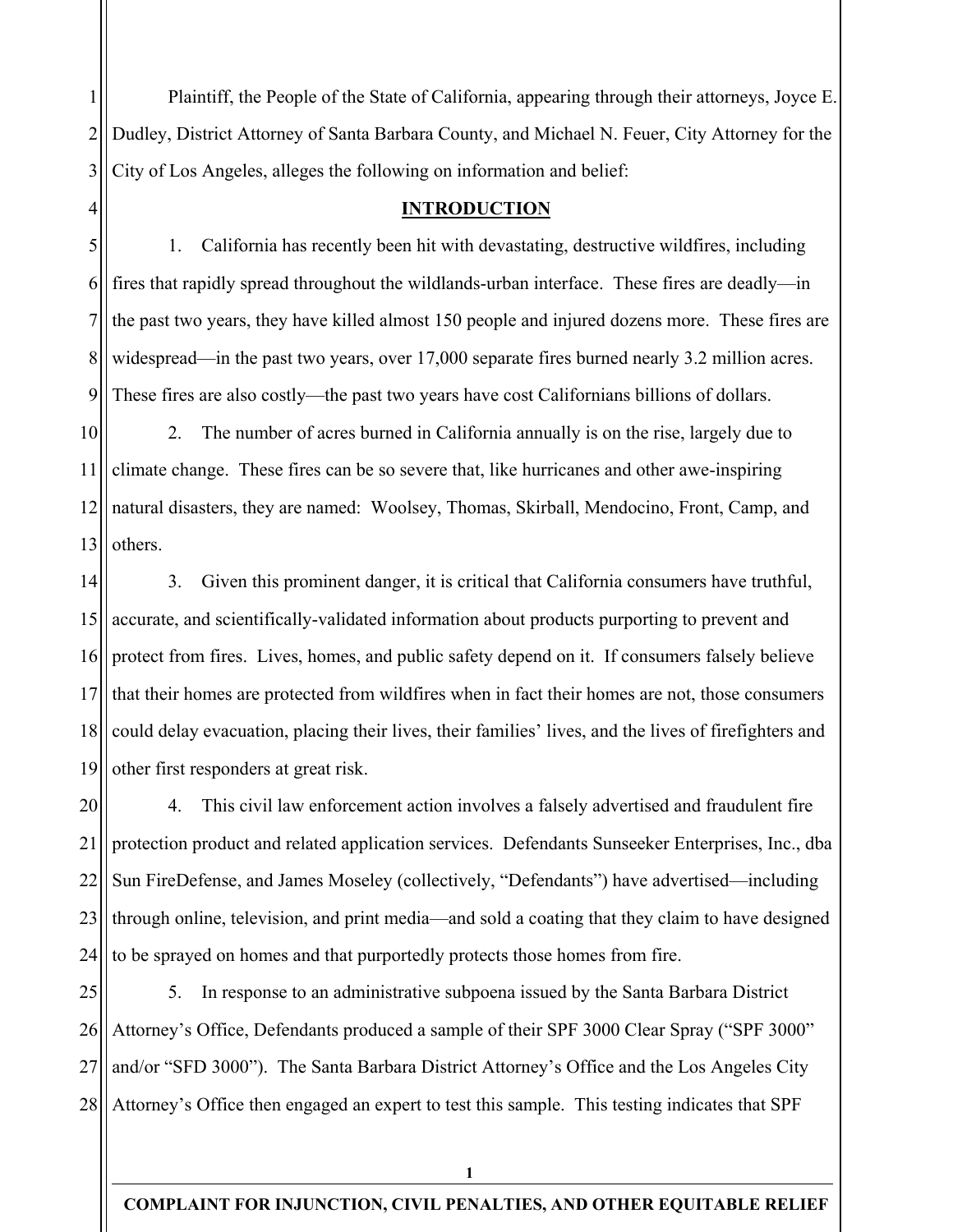1 2 3 4 5 3000 does not protect as advertised, if it even protects at all. SPF 3000 is also corrosive, volatile, and toxic—Defendants' claim that the product is a "clear, non-toxic, spray-solution" (and related claims that the product is safe for humans and animals) are false; SPF 3000 contains ingredients which, under California law, are presumptively hazardous to human health and the environment, and it is highly likely to corrode and damage homes and property.

### **PARTIES**

6

7 8 9 10 11 12 13 14 15 6. Plaintiff, the People of the State of California (the "People"), is the sovereign power of the State of California (Gov. Code § 100), authorized to enforce Business and Professions Code section 17200 et seq. ("Unfair Competition Law" or "UCL") and Business and Professions Code section 17500 et seq. ("False Advertising Law" or "FAL") in civil law enforcement actions. The People have an interest in ensuring that the individuals and entities doing business in this state comply with all applicable laws. The People act here by and through Joyce E. Dudley, District Attorney of Santa Barbara County, and Michael N. Feuer, Los Angeles City Attorney, under the authority granted to them by Business and Professions Code sections 17535, 17536, 17204, and 17206.

16 17 18 19 7. Defendant Sunseeker Enterprises, Inc., dba Sun FireDefense ("Sun Fire"), is a California corporation, headquartered and with its principal place of business in Marina Del Rey, California. At all relevant times, Sun Fire has transacted business in California, including Los Angeles City and County and Santa Barbara County.

20 21 22 23 24 8. Defendant James Moseley ("Moseley") is an individual and a resident of Los Angeles County. At all relevant times, Moseley has transacted business in California, including in Los Angeles City and County and Santa Barbara County. Moseley is, and at all relevant times was, the Chief Executive Officer, Chief Financial Officer, and Secretary of Sun Fire. Moseley is, and at all relevant times was, an owner of Sun Fire.

25 26 27 28 9. Defendants sued herein as Does 1 through 10, inclusive, are presently unknown to the People, who therefore sue these unknown Defendants by such fictitious names. When the true names and capacities of any unknown Defendants have been ascertained, the People will ask leave of the Court to amend this Complaint and to insert in lieu of such fictitious names the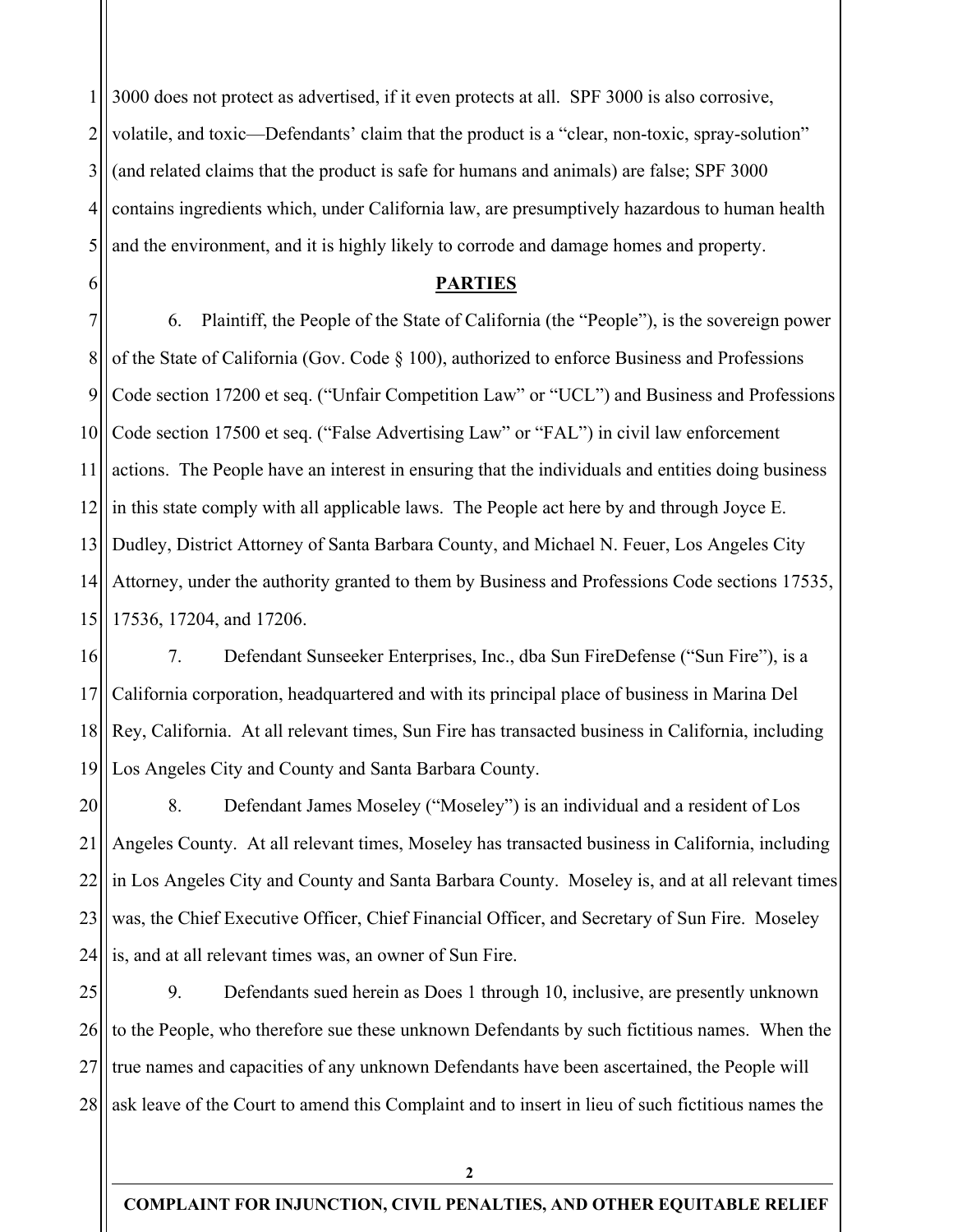1 2 3 true names and capacities of any fictitiously named Defendants. The People are informed and believe that Does 1 through 10 participated in, and are responsible for, the wrongful conduct alleged in this Complaint.

4 5 10. Each Defendant is a "person" within the meaning of Business and Professions Code sections 17506 and 17201.

6 7 11. Whenever this Complaint refers to "Defendants," it includes any and all Defendants named in paragraphs 7 through 9 of this Complaint.

8 9 12. At all relevant times, some or all Defendants acted as the agent of the others, and all Defendants acted within the scope of their agency if acting as an agent of another.

10 11 12 13 13. At all relevant times, Defendants together comprised an "organization of persons" within the meaning of Business and Professions Code section 17201, in that they associated together for the common purpose of engaging in a course of unlawful, unfair, and fraudulent business acts and practices as alleged herein.

14 15 16 14. At all relevant times, each Defendant acted individually and jointly with every other Defendant in committing the acts alleged to have been committed by "Defendants" in this Complaint.

17 18 19 15. At all relevant times, each Defendant acted: (a) as a principal; (b) under express or implied agency; and/or (c) with actual or ostensible authority to perform the acts alleged in this Complaint on behalf of every other Defendant.

20 21 22 23 24 25 26 16. At all relevant times, each Defendant knew or realized, or should have known or realized, that the other Defendants were engaging in or planned to engage in the violations of law alleged in this Complaint. Knowing or realizing that the other Defendants were engaging in such unlawful conduct, each Defendant nevertheless facilitated the commission of those unlawful acts. Each Defendant intended to and did encourage, facilitate, or assist in the commission of the unlawful acts, and thereby aided and abetted, the other Defendants in the unlawful conduct.

27 28 17. Defendants have engaged in a conspiracy, common enterprise, and common course of conduct, the purpose of which was and is to engage in the violations of law alleged in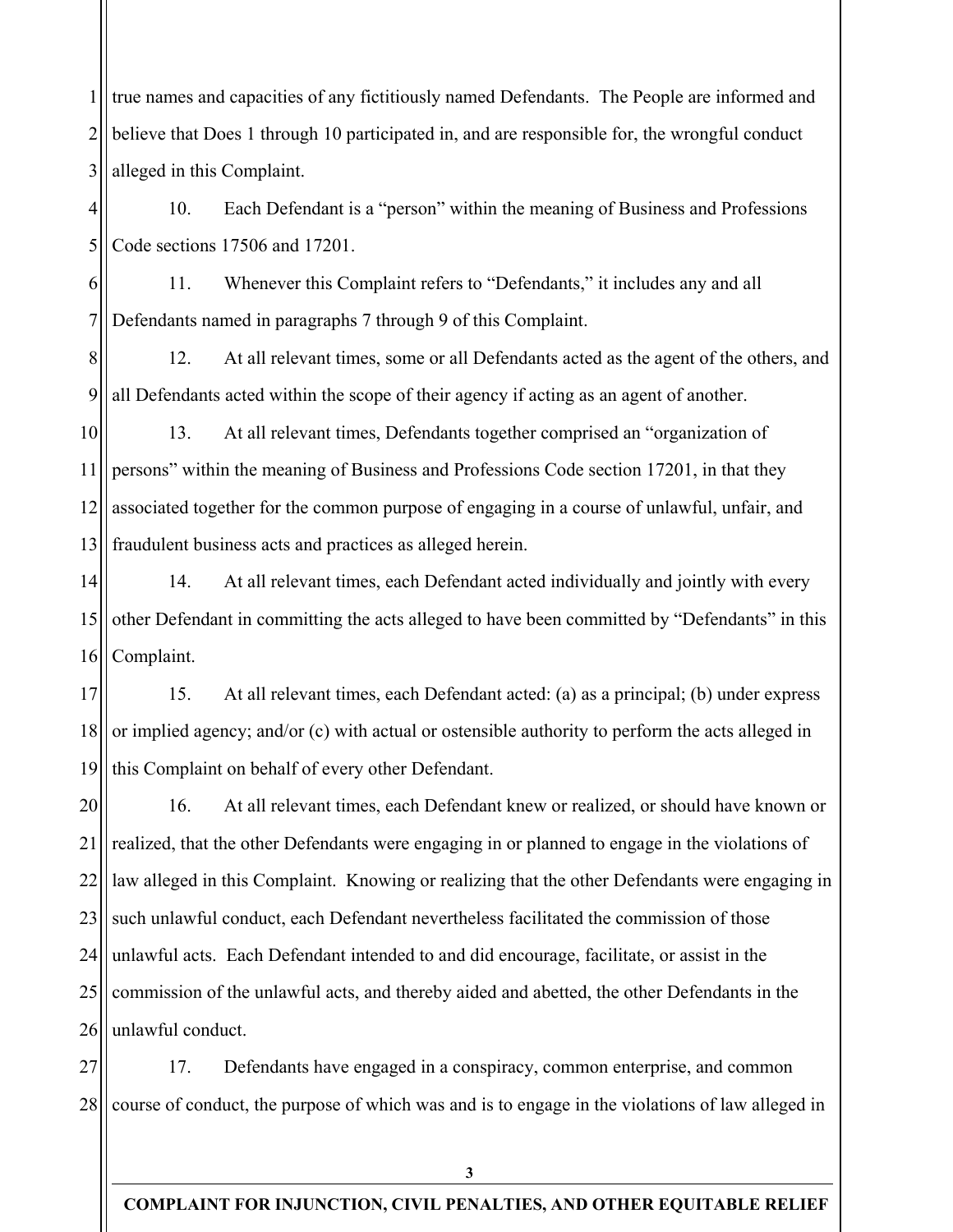1 2 this Complaint. The conspiracy, common enterprise, and common course of conduct continue to the present.

## **JURISDICTION AND VENUE**

4 5 18. This Court has subject matter jurisdiction over this matter pursuant to Business and Professions Code sections 17500, 17535, 17536, 17203, 17204, and 17206.

6 7 8 9 10 11 19. This Court has personal jurisdiction over each of the Defendants pursuant to California Constitution, Article VI, section 10, and California Code of Civil Procedure section 410.10 in that each Defendant that is a corporation is incorporated in California and/or does substantial business in California; individual Defendants reside in California; all of the Defendants have purposely availed themselves of the benefits of doing business in this state; and Defendants' violations of law alleged herein occurred, in whole or in part, in this state.

12 13 14 15 20. The violations of law alleged in this Complaint occurred in Los Angeles City and County, Santa Barbara County, and throughout the State of California. Venue for this matter properly lies within Santa Barbara County because the violations of law alleged in this Complaint occurred, in whole or in part, in Santa Barbara County.

16

3

### **STATUTORY BACKGROUND**

17 **A. The Unfair Competition Law** 

18 19 21. California Business and Professions Code, section 17200 provides that "unfair competition shall mean and include unlawful, unfair or fraudulent business practice."

20 21 22 23 24 22. Section 17203 of the Business and Professions Code provides that "(a)ny person performing or proposing to perform an act of unfair competition within this state may be enjoined in any court of competent jurisdiction." Section 17203 also permits recovery of any "interest in money or property, real or personal" acquired by a violation of the Unfair Competition Law.

25 26 27 28 23. Section 17206, subdivision (a), provides that any person violating Section 17200 "shall be liable for a civil penalty not to exceed two thousand five hundred dollars (\$2,500) for each violation, which shall be assessed and recovered in a civil action brought in the name of the people of the State of California . . . by any district attorney . . . [or] by any city attorney of a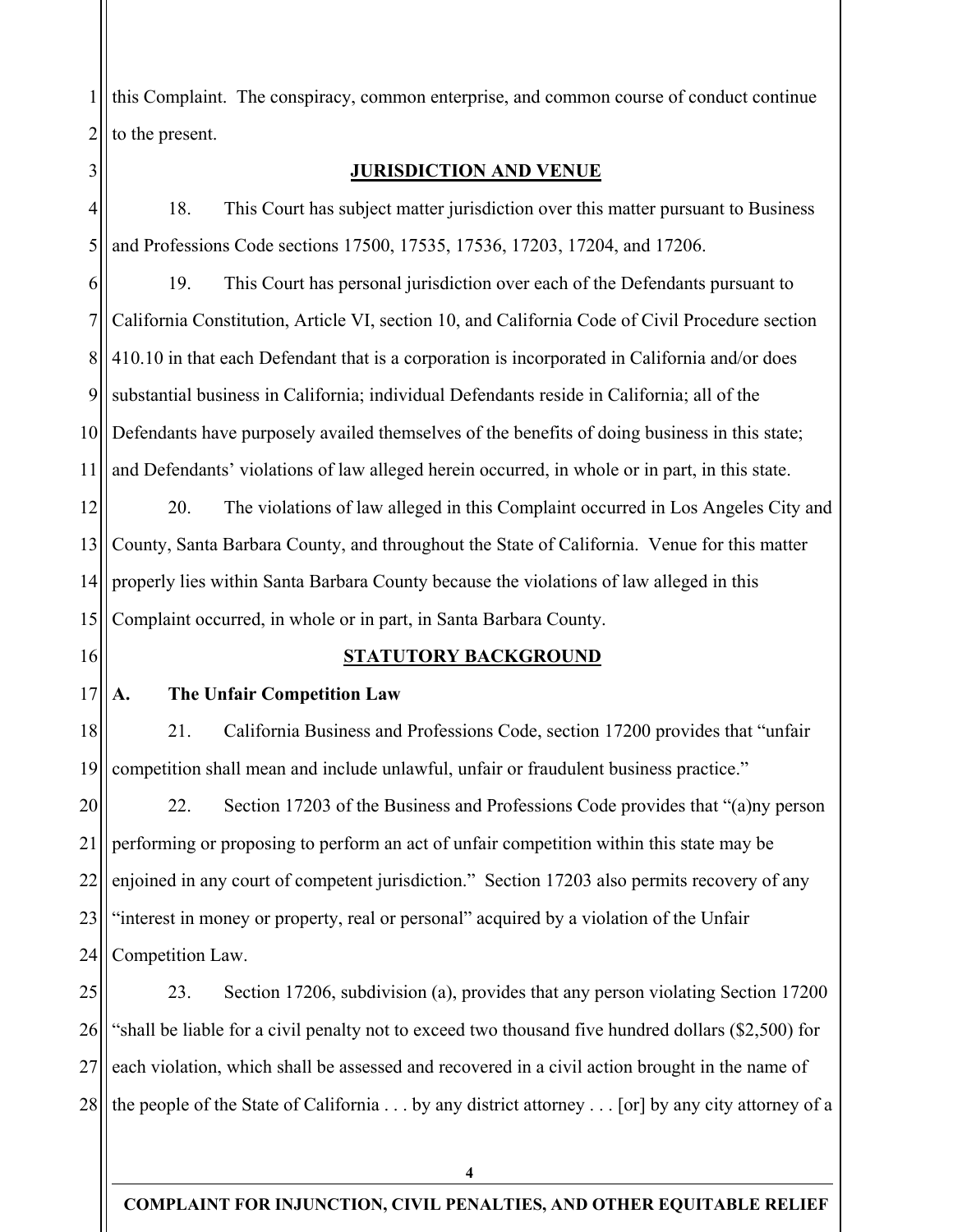1 city having a population in excess of 750,000."

2 3 24. Under Section 17205, these remedies and penalties are "cumulative to each other and to the remedies or penalties available under all other laws of this state."

4

## **B. The False Advertising Law**

5 6 7 8 9 25. California Business and Professions Code, section 17500 provides that it is unlawful for any person "with the intent directly or indirectly to dispose of real or personal property . . . to make or disseminate or cause to be made . . . any statement, concerning that real or personal property . . . which is untrue or misleading, and which is known, or which by the exercise of reasonable care should be known, to be untrue or misleading."

10 11 12 26. Section 17535 authorizes "any district attorney" or "any city attorney" to seek an injunction to prevent such untrue or misleading statements and to provide restitution for victims of such statements.

13 14 15 16 17 27. Section 17536 provides that any person violating section 17500 "shall be liable for a civil penalty not to exceed two thousand five hundred dollars (\$2,500) for each violation, which shall be assessed and recovered in a civil action brought in the name of the people of the State of California . . . by any district attorney . . . or city attorney." These civil penalties are cumulative to those obtained under Section 17200.

18

## **C. California Greenwashing Law**

19 20 21 22 23 24 28. Business and Professions Code, section 17580.5 makes it "unlawful for any person to make any untruthful, deceptive, or misleading environmental marketing claim, whether explicit or implied." The law provides that "[f]or the purpose of this section, 'environmental marketing claim' shall include any claim contained in the 'Guides for the Use of Environmental Marketing Claims' published by the Federal Trade Commission [hereinafter "Guides"]."

25 26 27 28 29. The Guides specify that it "is deceptive to misrepresent, directly or by implication, that a product . . . or service is non-toxic," and "[n]on-toxic claims should be clearly and prominently qualified to the extent necessary to avoid deception." The Guides further specify that a "non-toxic claim likely conveys that a product . . . or service is non-toxic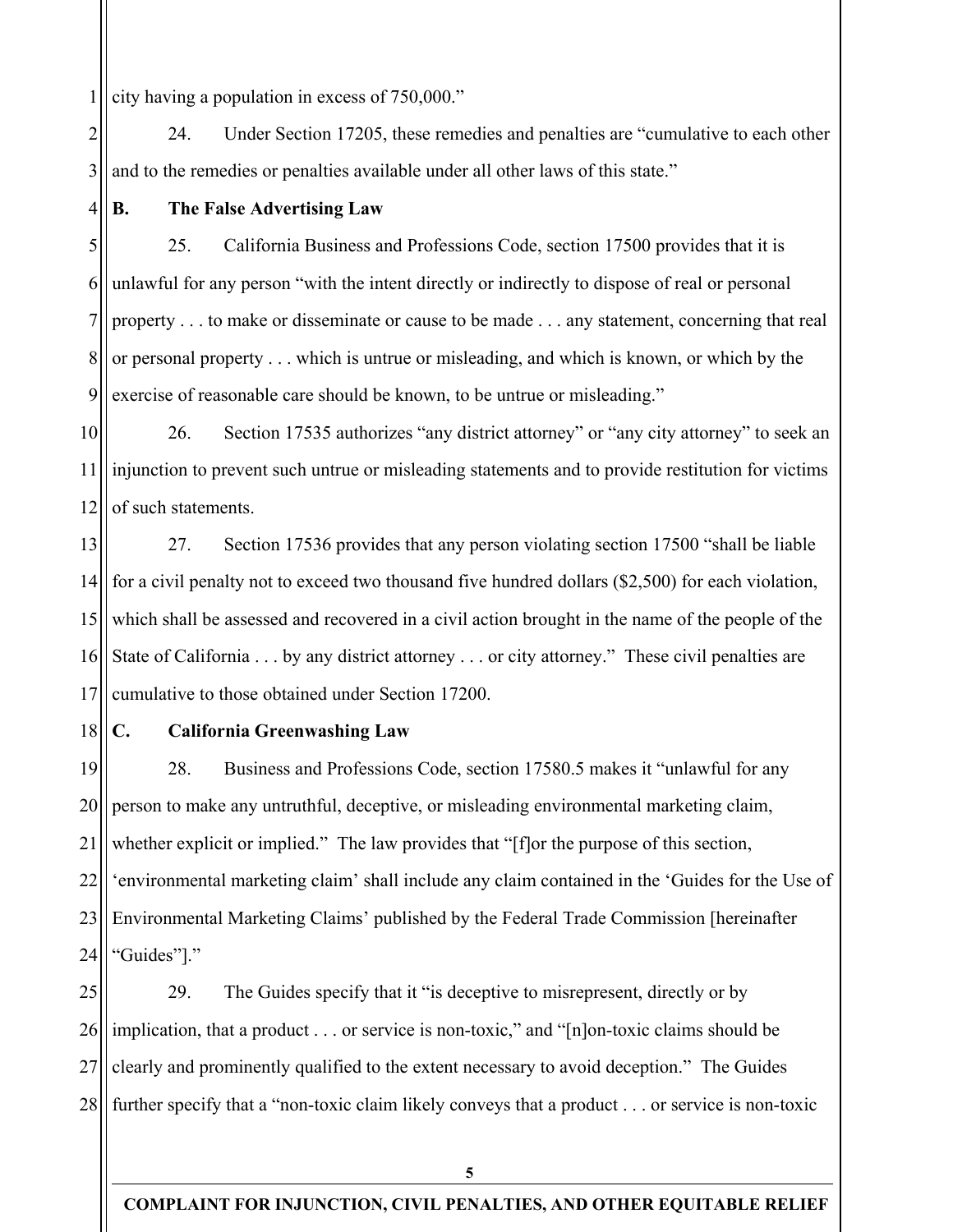1 2 3 4 both for humans and for the environment generally," and thus "marketers making non-toxic claims should have competent and reliable scientific evidence that the product, package, or service is non-toxic for humans and for the environment" and "should clearly and prominently qualify their claims to avoid deception." (16 C.F.R. Part 260, § 260.10, subd. (a), (b) (2009).)

5 6 implication, that a product, package, or service has been endorsed or certified by an independent 7 8 9 30. The Guides also specify that it "is deceptive to misrepresent, directly or by third party," and any "marketer's use of the name, logo, or seal of approval of a third-party certifier or organization" should "meet the criteria for endorsements provided in the FTC's Endorsement Guides." (16 C.F.R. Part 260, § 260.6, subd. (a), (b) (2009).)

10 11 12 13 14 15 16 17 31. The FTC's Endorsement Guides define an "endorsement" as "any advertising message (including . . . depictions of the name, signature, likeness or other identifying personal characteristics of . . . the name or seal of an organization) that consumers are likely to believe reflects the opinions, beliefs, findings, or experiences of a party other than the sponsoring advertiser." (16 C.F.R. Part 255, § 255.0 (2009).) "Endorsements by organizations, especially expert ones, are viewed as representing the judgment of a group," and thus "an organization's endorsement must be reached by a process sufficient to ensure that the endorsement fairly reflects the collective judgment of the organization." (16 C.F.R. Part 255,  $\S$  255.4 (2009).)

18 19 20 32. The Guides also state that "[t]hird-party certification does not eliminate a marketer's obligation to ensure that it has substantiation for all claims reasonably communicated by the certification." (16 C.F.R. Part 260, § 260.6, subd. (c) (2009).)

21 22 23 24 25 26 33. The Guides further state that "[i]t is deceptive to misrepresent, directly or by implication, that a product, package, or service is free of, or does not contain or use, a substance. Such claims should be clearly and prominently qualified to the extent necessary to avoid deception." (16 C.F.R. Part 260, § 260.9, subd. (a) (2009).) Additionally, "[i]t is deceptive to misrepresent, directly or by implication, that a product, package, or service offers a general environmental benefit." (16 C.F.R. Part 260, § 260.4, subd. (a) (2009).)

27 28 34. For each violation of section 17580.5, a civil penalty may be assessed under section 17536 in an amount not to exceed \$2,500 for each violation. As noted above, penalties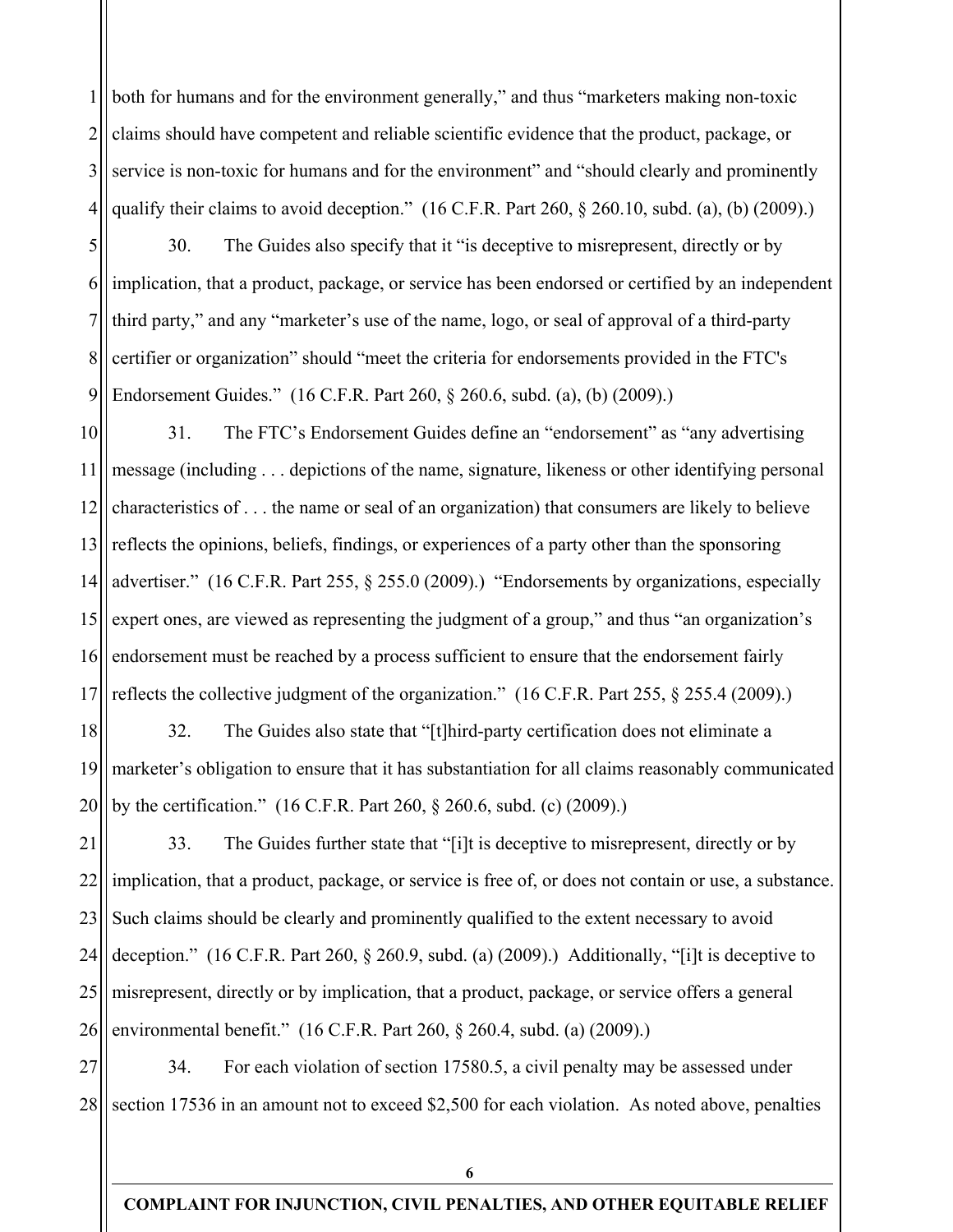1 under section 17536 are cumulative to other remedies.

## 2

### **DEFENDANTS' BUSINESS PRACTICES**

3 4 5 6 7 8 9 10 35. Defendants manufacture, market, and distribute products that they claim will protect the homes of California consumers from fires of all types, including wildfires. Defendants market these products in areas that have been ravaged by wildfires with increasing frequency over the past several years—areas where consumers have grown increasingly desperate to protect their homes from destruction like that seen in the Woolsey, Thomas, Skirball, Mendocino, Front, Camp, and other fires resulting in the National Disaster declared in August 2018. Defendants use direct-to-consumer sales and online vendors, including Defendants' own website, www.sunfiredefense.com.

11 12 13 14 15 36. In their marketing campaigns and advertisements—which prey on those residing in the wildlands-urban interface throughout Los Angeles, Santa Barbara, and other wildfire areas of California—Defendants have published false and misleading advertisements concerning SPF 3000, thereby deceiving California consumers, including Los Angeles and Santa Barbara homeowners.

16 17 18 19 20 37. As outlined in further detail below, Defendants' false and misleading advertisements concern SPF 3000's alleged effectiveness, the time period during which they claim a home will be protected following application of the product, the types of surfaces on which the product will work, the product's ingredients, and NASA's role in developing the product.

21 22 38. Defendants lack substantiation to support advertising claims that their SPF 3000 product can withstand the temperatures advertised by the Defendants.

23 24 25 26 27 28 39. Defendants inaccurately describe the chemical composition of SPF 3000; they fail to substantiate whether SPF 3000 adheres to finished wood, stucco, and other housing materials other than unfinished wood; they fail to disclose SPF 3000's corrosive properties; they fail to provide application instructions for subcontractors or homeowners; and they fail to disclose the presence of flammable, volatile organic compounds in SPF 3000 that could require safety precautions during application.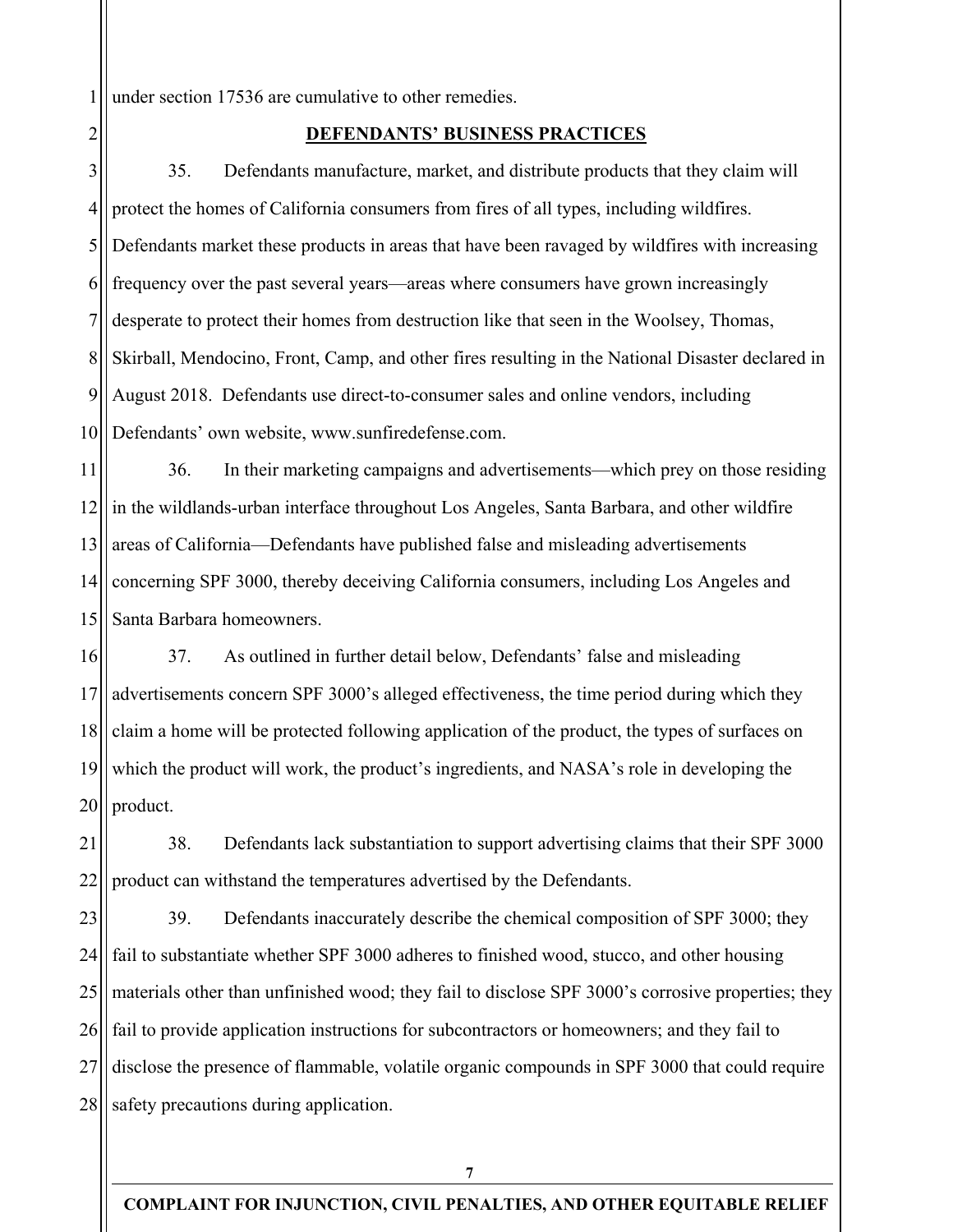1 2 3 4 5 6 7 40. Victims of Defendants' unfair, fraudulent, and unlawful acts are left with dangerous and false expectations that their homes have been reinforced to withstand wildfires. Homeowners' false expectations could lead to disaster: loss of life, injury, and damage to homes and property. Such false expectations could delay or supplant implementation of measures that might actually help prevent or limit the spread of fire, or, worst of all, based on a false sense of confidence in the SPF 3000 product, even delay evacuation, placing the lives of homeowners, their families, and responding firefighters and other first responders at risk.

8 9 10 11 12 41. Defendants also falsely claim that their products are non-toxic and safe for humans and animals in violation of California's greenwashing statutes. This is critical because, while the danger due to fire is dependent on external factors, i.e., a wildfire, the harm to human health and the environment from these toxic chemicals—not to mention damage to homes and property⸺will occur immediately as a result of application of Defendants' product.

13 14 15 16 17 18 42. Defendants also use the logos of the National Fire Protection Association, the Discovery Channel, the National Fallen Fire Fighters Foundation, and the Los Angeles Times on their website and in marketing and promotional materials. Defendants have not provided documentation substantiating endorsements from these third-party organizations, nor have they published qualifying language clarifying whether these organizations stand by Defendants' false claims regarding the environmentally safe and non-toxic nature of Defendants' products.

19

20 21

22

### **FIRST CAUSE OF ACTION:**

# **VIOLATIONS OF BUSINESS AND PROFESSIONS CODE SECTION 17500**

## **(UNTRUE OR MISLEADING REPRESENTATIONS)**

## **(Against All Defendants)**

23 24 43. The People restate and incorporate herein each and every allegation set forth in paragraphs 1–42 above as though fully alleged herein.

25 26 27 28 44. Beginning on or about November 2015, if not earlier, and continuing to the present, Defendants, and each of them, with each other or with other unknown persons, have engaged in and continue to engage in, aided and abetted and continue to aid and abet, and conspired to and continue to conspire to violate Business and Professions Code section 17500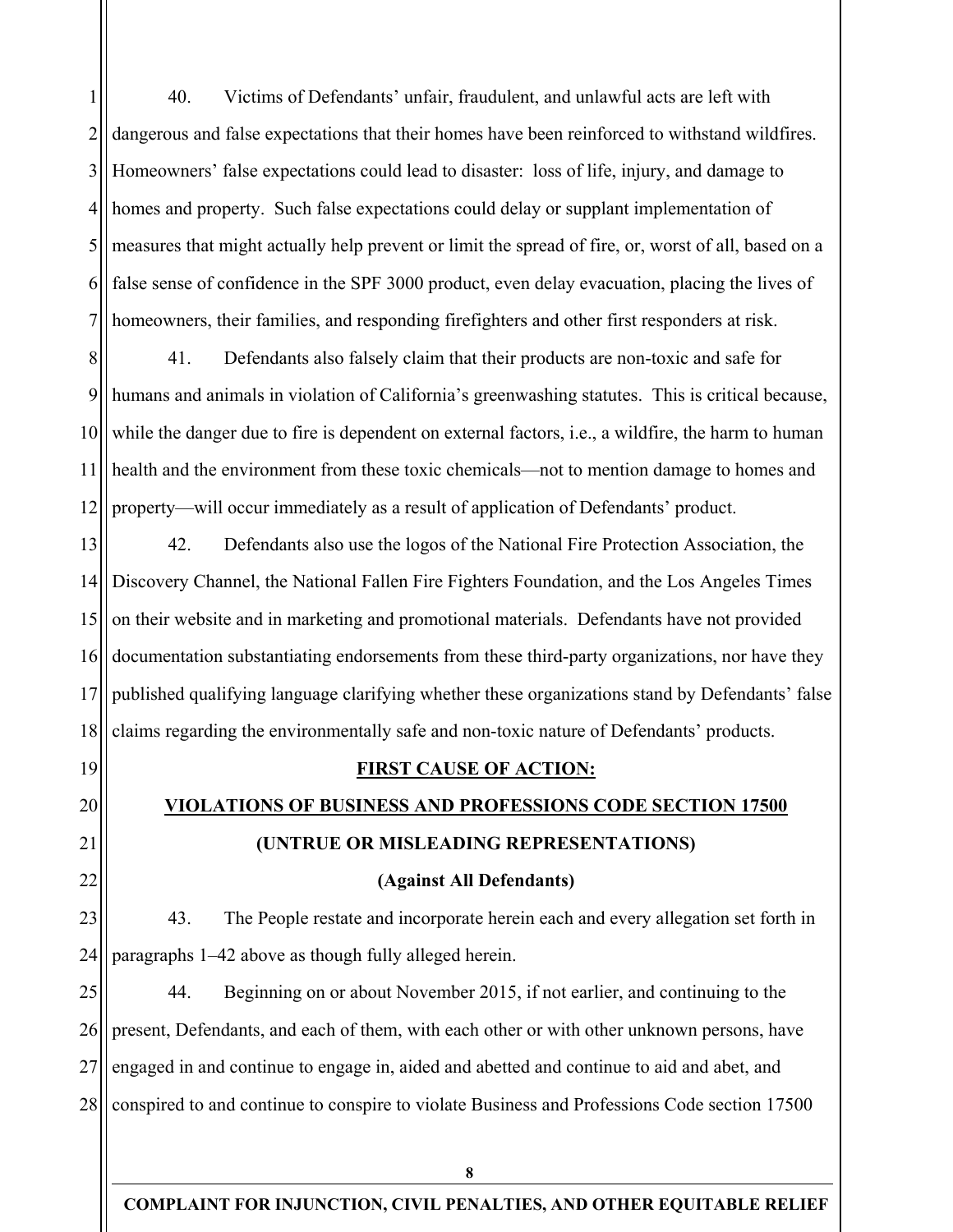1 2 3 4 5 6 by making or disseminating untrue or misleading statements, or causing untrue or misleading statements to be made, in the City and County of Los Angeles and in Santa Barbara County, with the intent to induce the purchase of a fire prevention product and related application services when they knew or by the exercise of reasonable care should have known the statements were untrue or misleading. Defendants' untrue or misleading representations include, but are not limited to, the following:

7

8

9

10

11

12

13

14

15

16

17

18

19

20

21

22

23

24

25

26

27

28

- A. SPF 3000 "provides protection against heat and embers up to 3000 degrees Fahrenheit" and "is effective for 5+ years after a single application." This claim is untrue or misleading because the product has never been evaluated under an appropriate, recognized exterior weathering test to substantiate such claims.
- B. "SPF 3000 offers Class A fire protection to cedar shake shingles, open-air roof systems, decking, and structural lumber" and is "Class A Rated." This claim is untrue or misleading because ASTM E2768-11 testing, which Defendants offer as substantiation for these claims, only serves to apply the rating to the specific materials tested—in Defendants' case, untreated or bare structural lumber—and not cedar shake shingles, open air roof systems, or decking. This claim is also untrue or misleading because structural lumber is not commonly used as a building exterior or roofing material in the construction of domestic homes.
	- C. SPF 3000 consists, in part, of a "silicon-based ceramic formula . . . which creates a self-extinguishing reaction when hit by flame." This claim is untrue or misleading based on the actual content of SPF 3000.

D. SPF 3000 is "non-toxic to humans or animals", "Simple & Safe", and a "clear, non-toxic, spray solution." This claim is untrue or misleading because SPF 3000 contains corrosive and flammable substances and because it contains volatile organic compounds that are presumed hazardous for the characteristic of toxicity under California law. (California Code of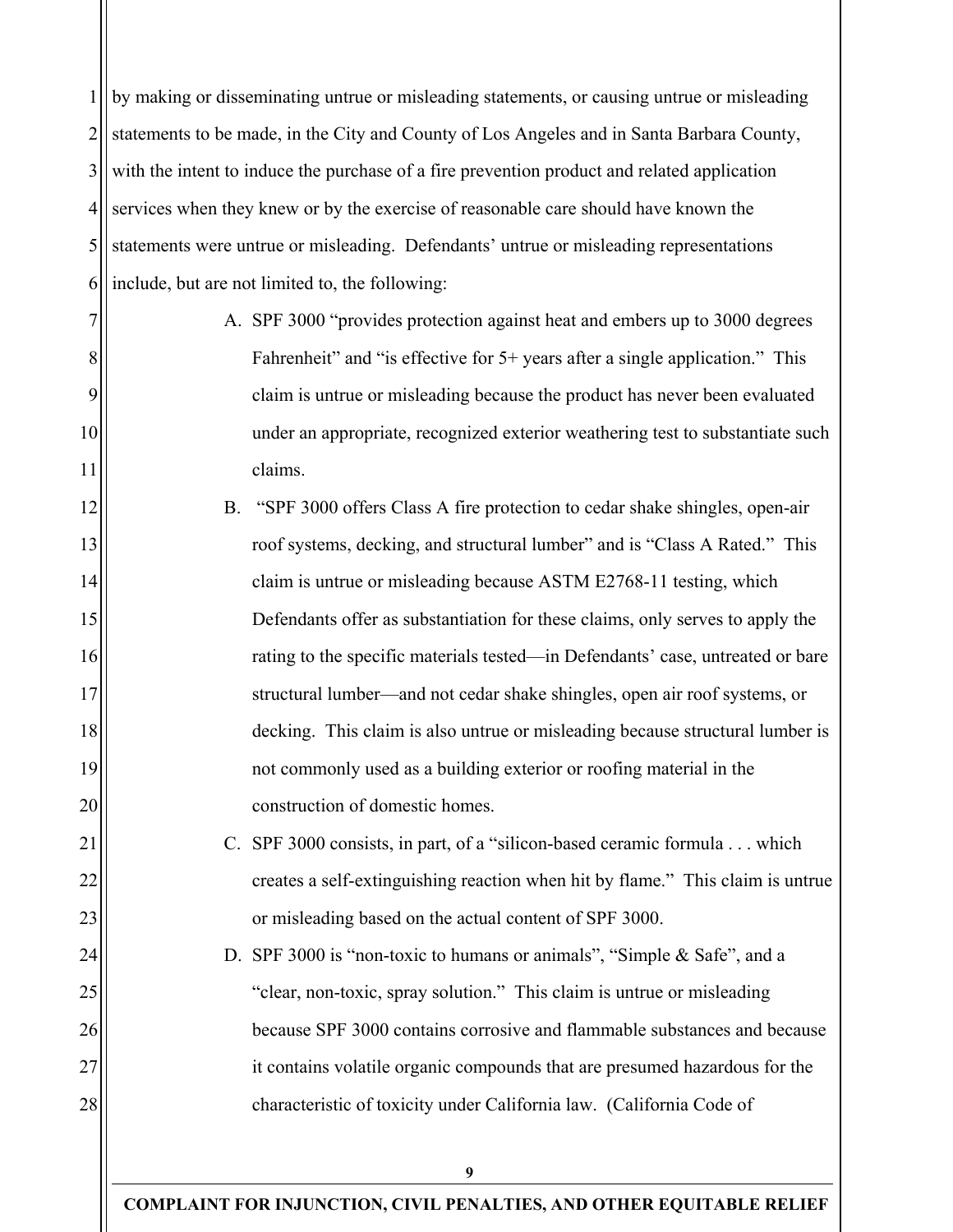|                | Regulations, Div. 4.5, Ch. 11, Art. 5, Appendix X.)                                               |  |  |  |
|----------------|---------------------------------------------------------------------------------------------------|--|--|--|
| $\overline{2}$ | E. SPF 3000 was developed "through collaboration with NASA and the U.S.                           |  |  |  |
| 3              | Forest Service." Defendants have not substantiated the existence of any such                      |  |  |  |
| 4              | relationship between Defendants, Defendants' product, and NASA.                                   |  |  |  |
| 5              | 45.<br>Defendants knew, or by the exercise of reasonable care should have known at the            |  |  |  |
| 6              | time of making the statements or causing the statements to be made, that the statements set forth |  |  |  |
| 7              | herein were untrue or misleading.                                                                 |  |  |  |
| 8              | 46.<br>These violations render each Defendant liable to the People for civil remedies of          |  |  |  |
| 9              | up to \$2,500 for each violation under Business and Professions Code section 17536, and           |  |  |  |
| 10             | provide the basis for other remedies.                                                             |  |  |  |
| 11             | 47.<br>Defendants' conduct was in continuing violation of the False Advertising Law,              |  |  |  |
| 12             | beginning at a time unknown to the People but on or about November 2015, if not earlier, and      |  |  |  |
| 13             | continuing to the present.                                                                        |  |  |  |
| 14             | <b>SECOND CAUSE OF ACTION:</b>                                                                    |  |  |  |
| 15             | <u>VIOLATIONS OF BUSINESS AND PROFESSIONS CODE SECTION 17580.5</u>                                |  |  |  |
| 16             | (Untrue, Deceptive or Misleading Environmental Marketing Claims)                                  |  |  |  |
| 17             | (Against All Defendants)                                                                          |  |  |  |
| 18             | 48.<br>The People restate and incorporate herein each and every allegation set forth in           |  |  |  |
| 19             | paragraphs 1-47 above, as though fully alleged herein.                                            |  |  |  |
| 20             | Beginning on or about November 2015, if not earlier, and continuing to the<br>49.                 |  |  |  |
| 21             | present, Defendants, and each of them, with each other or with other unknown persons, have        |  |  |  |
| 22             | engaged in and continue to engage in, aided and abetted and continue to aid and abet, and         |  |  |  |
| 23             | conspired to and continue to conspire to violate Business and Professions Code section 17580.5    |  |  |  |
| 24             | by making untruthful, deceptive, or misleading environmental marketing claims in the City and     |  |  |  |
| 25             | County of Los Angeles and in Santa Barbara County. Defendants' untrue or misleading               |  |  |  |
| 26             | representations include, but are not limited to, the following:                                   |  |  |  |
| 27             | A. The representation that SPF 3000 is "non-toxic to humans or animals",                          |  |  |  |
| 28             | "Simple & Safe", and a "clear, non-toxic, spray solution." This marketing                         |  |  |  |
|                |                                                                                                   |  |  |  |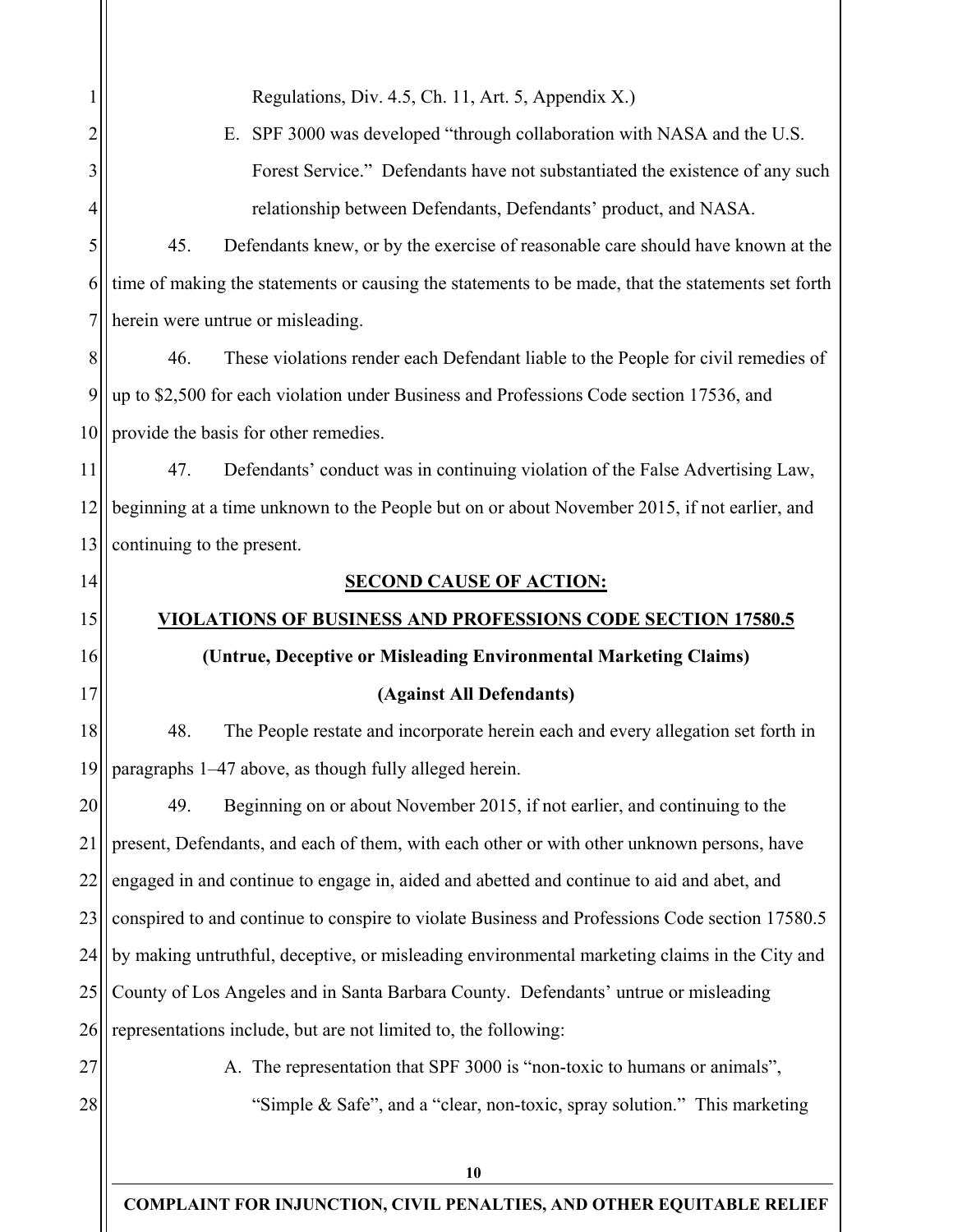|    |     | claim is untruthful, deceptive, or misleading because SPF 3000 contains                 |
|----|-----|-----------------------------------------------------------------------------------------|
| 2  |     | corrosive materials and other volatile, abrasive, and/or toxic substances, and          |
| 3  |     | because it contains volatile organic compounds that are presumed hazardous              |
| 4  |     | for the characteristic of toxicity under California law. (California Code of            |
| 5  |     | Regulations, Div. 4.5, Ch. 11, Art. 5, Appendix X.)                                     |
| 6  |     | B. The use of various logos on Defendants' website and other promotional                |
|    |     | materials or advertisements. Defendants have not offered substantiation                 |
| 8  |     | proving that it had endorsement relationships with the third-party                      |
| 9  |     | organizations whose logos it displayed in its advertising or related qualifying         |
| 10 |     | statements.                                                                             |
| 11 |     | C. Statements on Defendants' website and marketing materials claiming that              |
| 12 |     | "SPF 3000 is Non-toxic, non-combustible, [and] non-carcinogenic," and                   |
| 13 |     | similar statements claiming that "[o]ur products are non-toxic, [and] non-              |
| 14 |     | carcinogenic[.]"                                                                        |
| 15 |     | D. Statements on Defendants' website and marketing materials claiming, in               |
| 16 |     | reference to SPF 3000, that "[n]o components are believed to be hazardous or            |
| 17 |     | listed in the NIOSH Recommendations for Occupational Safety and Health                  |
| 18 |     | Standards, 1988, or are listed as hazardous by SARA, CERCLA, or RCRA,"                  |
| 19 |     | and "[n]o OSHA PEL's are established for any of the other ingredients."                 |
| 20 |     | E. Statements on Defendants' website and marketing materials claiming that              |
| 21 |     | "SPF 3000 sprays help lower energy consumption, increase energy                         |
| 22 |     | efficiency, improve agriculture, scale up enzymatic transformations, and                |
| 23 |     | protect what matters most."                                                             |
| 24 |     | F. Statements on Defendants' website and marketing materials claiming that              |
| 25 |     | "[t]he best eco-friendly fire protection materials help us ensure the best              |
| 26 |     | future for our planet and its people."                                                  |
| 27 | 50. | These violations render each Defendant liable to the People for civil remedies of       |
| 28 |     | up to \$2,500 for each violation under Business and Professions Code section 17536, and |
|    |     |                                                                                         |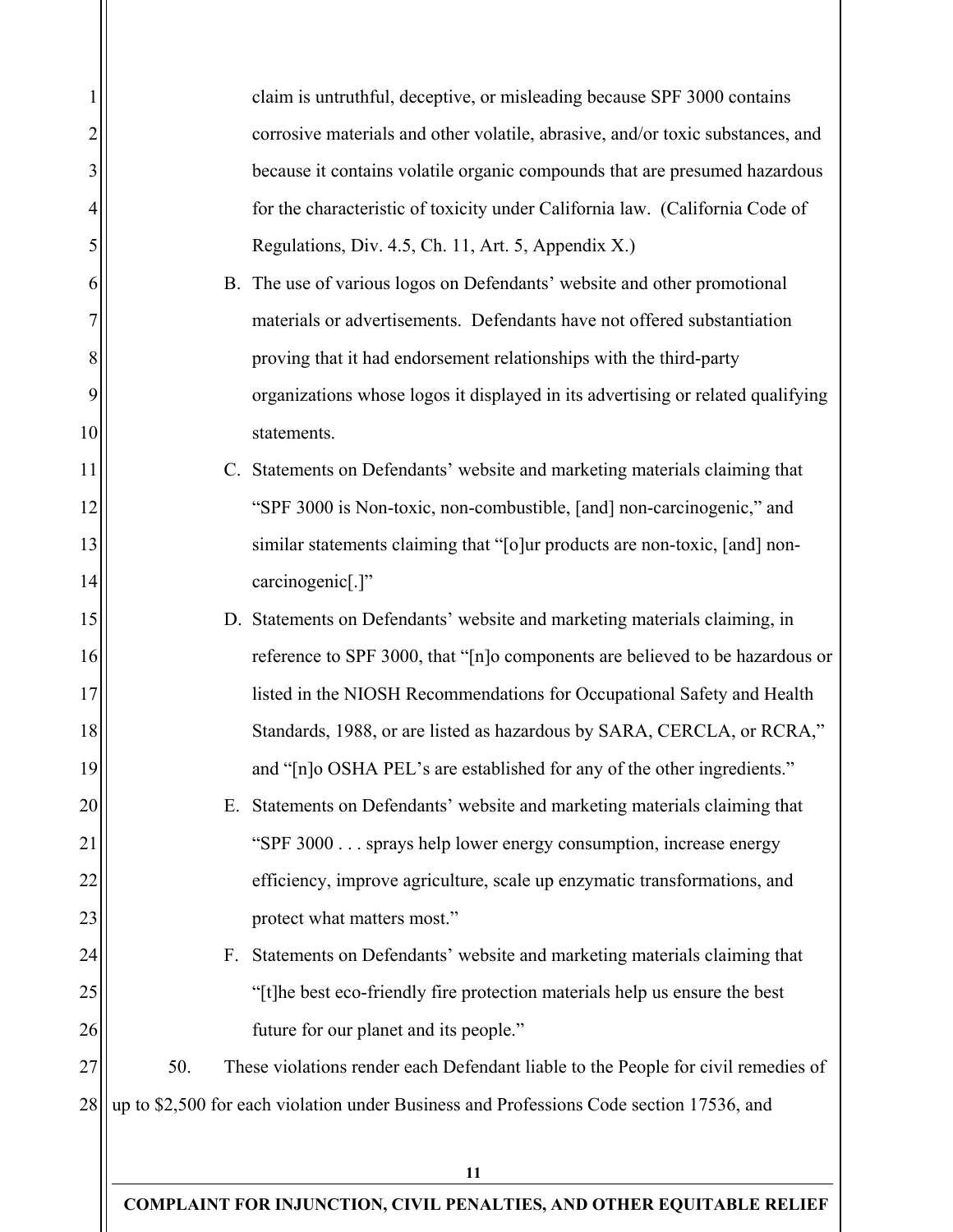1 provide the basis for other remedies.

2 3 4 5 6 7 8 9 10 11 12 13 14 15 16 17 18 19 20 21 22 23 24 25 26 27 28 51. Defendants' conduct was in continuing violation of Business and Professions Code section 17580.5, beginning at a time unknown to the People but on or about November 2015, if not earlier, and continuing to the present. **THIRD CAUSE OF ACTION: VIOLATION OF BUSINESS AND PROFESSIONS CODE 17200 (UNFAIR COMPETITION) (Against All Defendants)**  52. The People restate and incorporate herein each and every allegation set forth in paragraphs 1 through 51 above, as though fully alleged herein. 53. Beginning on or about November 2015, if not earlier, and continuing to the present, Defendants, and each of them, with each other or other unknown persons, have engaged in and continue to engage in, aided and abetted and continue to aid and abet, and conspired to and continue to conspire to engage in acts or practices that constitute unfair competition as defined by Business and Professions Code section 17200. Such acts or practices include, but are not limited to, the following: A. Violating Business and Professions Code, section 17200, because Defendants' business acts and practices, as described herein and as more particularly alleged in paragraphs 35 through 51, as well as similar conduct, are *unlawful* under section 17200; B. Violating Business and Professions Code, section 17200, because Defendants' business acts and practices, as described herein and as more particularly alleged in paragraphs 35 through 51 as well as similar conduct, are *unfair* under section 17200; C. Violating Business and Professions Code, section 17200, because Defendants' business acts and practices, as described herein and as more particularly alleged in paragraphs 35 through 51, as well as similar conduct, are *fraudulent* under section 17200;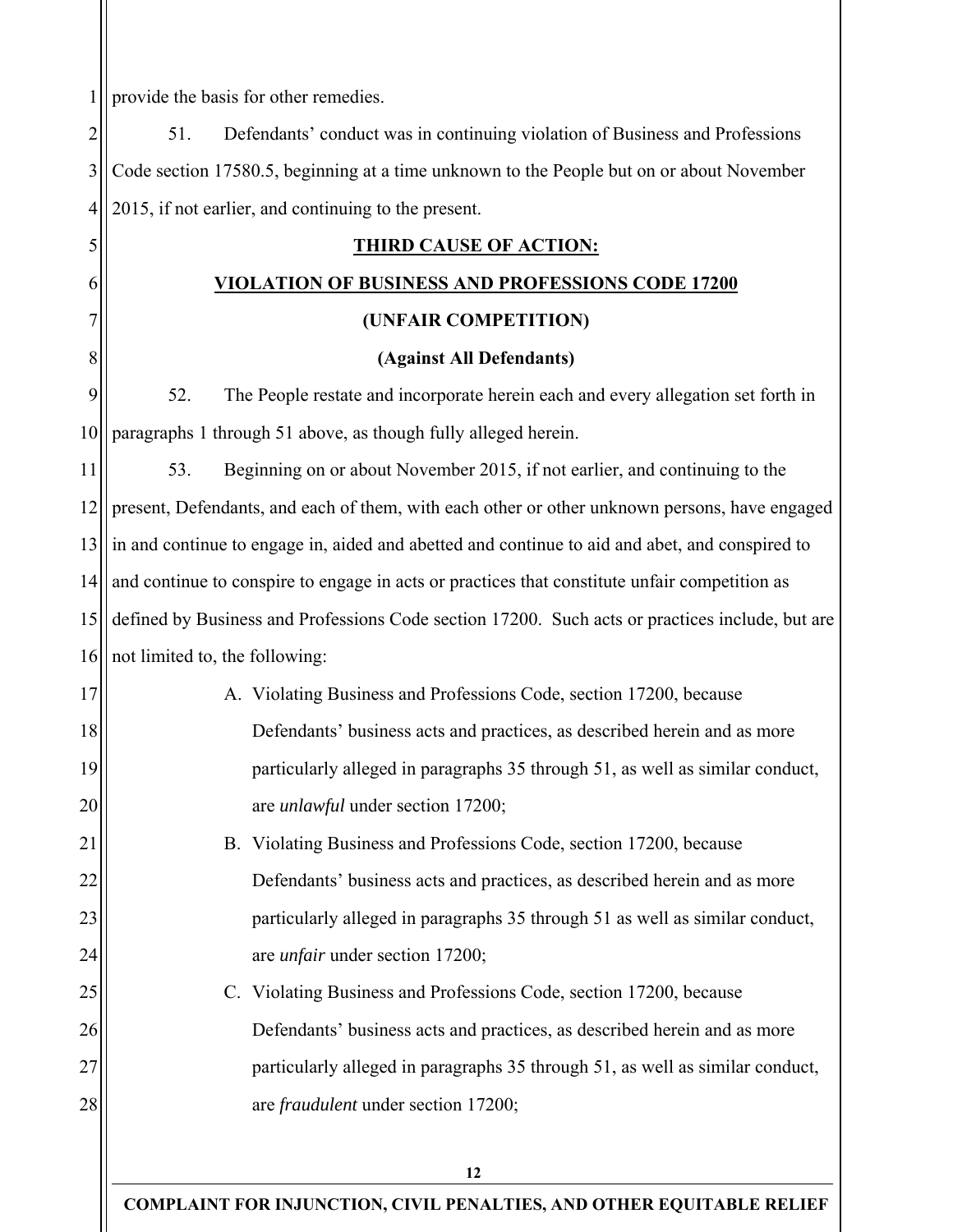|    | D. Violating Business and Professions Code, section 17200, because                            |  |  |  |
|----|-----------------------------------------------------------------------------------------------|--|--|--|
| 2  | Defendants' actions as described in paragraphs 35 through 51, as well as                      |  |  |  |
| 3  | similar conduct, are unfair, deceptive, untrue, or misleading advertising                     |  |  |  |
| 4  | under section 17200;                                                                          |  |  |  |
| 5  | E. Violating Business and Professions Code, section 17500, by making or                       |  |  |  |
| 6  | disseminating, or causing to be made or disseminated, statements before the                   |  |  |  |
|    | public that Defendants knew were untrue and misleading and which were                         |  |  |  |
| 8  | and are known by Defendants to be untrue and misleading, as described in                      |  |  |  |
| 9  | paragraphs 35 through 51; and                                                                 |  |  |  |
| 10 | F. Violating Business and Professions Code, section 17580.5, by making                        |  |  |  |
| 11 | untruthful, deceptive, or misleading environmental marketing claims as                        |  |  |  |
| 12 | described herein and as more particularly alleged in paragraphs 48 through                    |  |  |  |
| 13 | 51.                                                                                           |  |  |  |
| 14 | 54.<br>By committing the acts alleged above, at all times material to this complaint,         |  |  |  |
| 15 | each Defendant has engaged in unlawful business practices that constitute unfair competition  |  |  |  |
| 16 | within the meaning of Business and Professions Code, section 17200.                           |  |  |  |
| 17 | 55.<br>By committing the acts alleged above, Defendants are liable to the People for          |  |  |  |
| 18 | civil penalties of up to \$2,500 for each violation.                                          |  |  |  |
| 19 | Defendants' unlawful, unfair, and fraudulent business acts or practices, as<br>56.            |  |  |  |
| 20 | described above, present a continuing threat to members of the public.                        |  |  |  |
| 21 | Defendants' conduct was in continuing violation of the Unfair Competition Law,<br>57.         |  |  |  |
| 22 | beginning at a time unknown to the People but on or about November 2015, if not earlier, and  |  |  |  |
| 23 | continuing to the present.                                                                    |  |  |  |
| 24 | <b>PRAYER FOR RELIEF</b>                                                                      |  |  |  |
| 25 | Wherefore, the People pray for judgment as follows:                                           |  |  |  |
| 26 | That pursuant to Business and Professions Code sections 17203 and 17204 and<br>58.            |  |  |  |
| 27 | the equitable powers of the Court, Defendants, and their successors, agents, representatives, |  |  |  |
| 28 | employees, and all persons who act in concert with Defendants be permanently enjoined from    |  |  |  |
|    |                                                                                               |  |  |  |
|    | 13                                                                                            |  |  |  |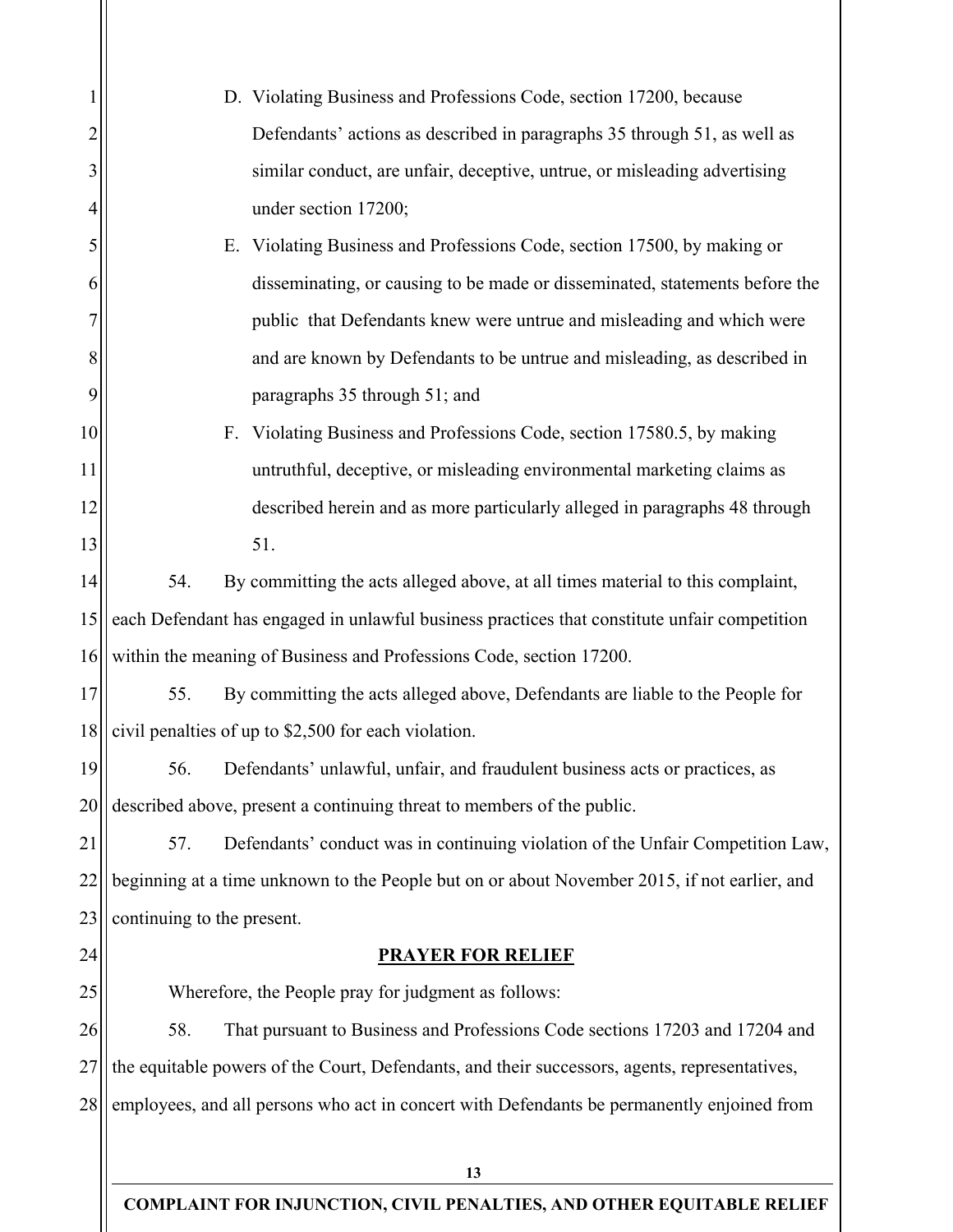1 2 engaging in unfair competition as defined in Business and Professions Code section 17200 et seq., including, but not limited to, the acts and practices alleged in this Complaint.

3 4 5 6 59. That pursuant to Business and Professions Code section 17206, Defendants be assessed a civil penalty of \$2,500 for each violation of Business and Professions Code section 17200 et seq. that they committed, caused, aided and abetted or conspired to commit, as proved at trial, but in an amount not less than \$5,000,000.00.

7 8 9 10 11 60. That pursuant to Business and Professions Code section 17535, Defendants, their successors, agents, representatives, employees, and all persons who act in concert with Defendants be permanently enjoined from making any untrue or misleading statements in violation of Business and Professions Code section 17500 et seq., including but not limited to, the untrue or misleading statements alleged in the Complaint.

12 13 14 15 61. That pursuant to Business and Professions Code section 17536, Defendants be accessed a civil penalty of \$2,500 for each violation of Business and Professions Code sections 17500 et seq. and 17580.5 that they committed, caused, aided and abetted, or conspired to commit, as proved at trial, but in an amount not less than \$5,000,000.00.

16 17 18 62. That Defendants be ordered to make direct restitution of any money or other property that may have been acquired by the violations of Business and Professions Code section 17200 et seq. and 17500 et seq.

63. That the People recover the costs of this action.

64. Such other relief that the Court deems just and proper.

21 22 23 24 25 26 27 28 /// /// /// /// /// /// /// ///

19

20